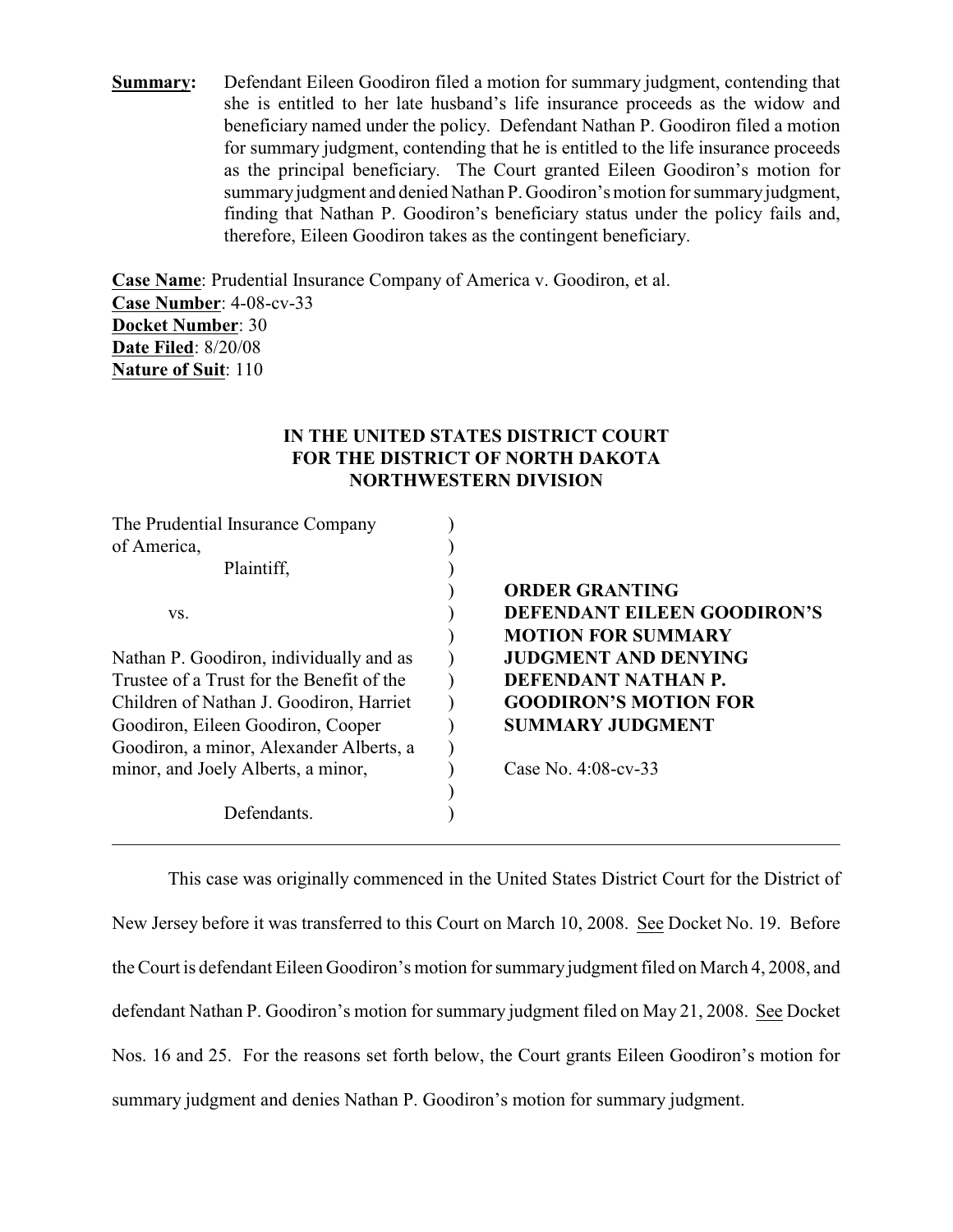#### **I. BACKGROUND**

Nathan J. Goodiron (decedent) was a member of the United States Army when he was killed on November 23, 2006, while serving in Afghanistan. Defendants Nathan P. Goodiron and Harriet Goodiron are the decedent's parents. Defendant Eileen Goodiron married the decedent on November 29, 2005, and remained married to him at the time of his death on November 23, 2006. Eileen Goodiron and Nathan P. Goodiron agree that defendants Cooper Goodiron, Alexander Alberts, and Joely Alberts are not the decedent's children, and that the decedent did not have any biological or adopted children at the time of his death.

The plaintiff, The Prudential Insurance Company of America, is a life insurance company organized and existing under the laws of New Jersey. Prudential, through the Office of Servicemembers' Group Life Insurance, provides life insurance to members of the United States armed forces in accordance with the terms of a group policy and federal law. On March 14, 2006, the decedent completed a Servicemen's Group Life Insurance Election and Certificate in which he named as his principal beneficiary, "MyTrustee Nathan P. Goodiron . . . to Fund a Trust Established for the Benefit of My Children Under My Will." Eileen Goodiron was designated as a contingent beneficiary. At the time of his death, the decedent was insured under the group policy for \$400,000.00. It is undisputed that the full amount of death benefits under the group policy is due and payable to the appropriate beneficiary or beneficiaries.

On February 13, 2007, Nathan P. Goodiron submitted an affidavit to the Office of Servicemembers' Group Life Insurance in which Goodiron indicated that the decedent had appointed him to have a durable power of attorney and that the decedent had instructed Nathan P. Goodiron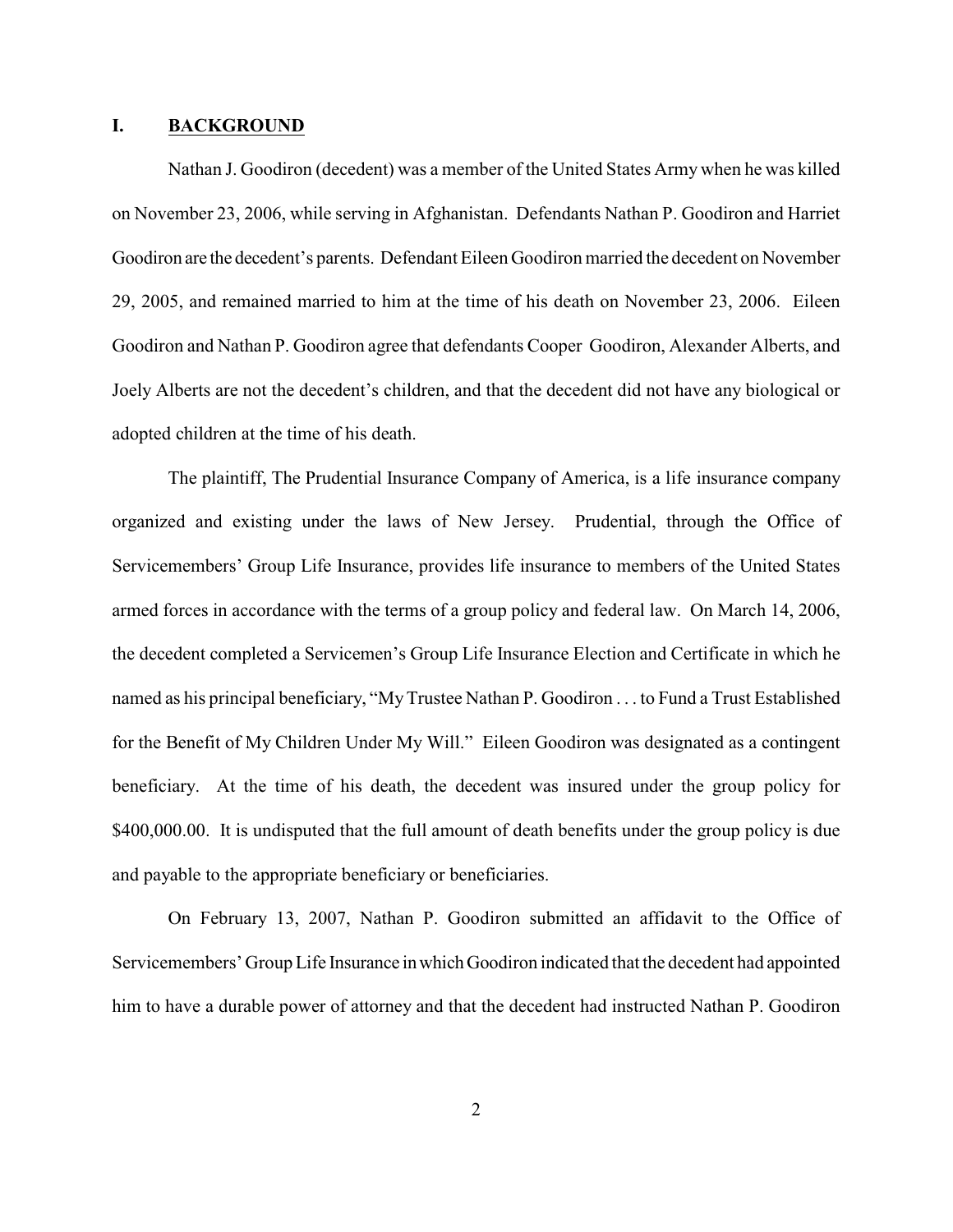to carry out the decedent's wishes in the event of his death. In the affidavit, Nathan P. Goodiron stated as follows:

It is these verbal instructions asking me to carry out his requests that constitute the words "Will" in his military and or insurance policies.

[There is no written document referred to as a written agreement. I, Paul Goodiron, will be establishing and distributing his benefits, according to Nathan Joel Goodiron's wishes.]

See Docket No. 1-11 (emphasis and brackets in original).

Prudential initiated an interpleader action on April 26, 2007, in federal court in New Jersey. See Docket No. 1. Prudential requested, among other things, that the District Court of New Jersey order all of the Defendants to interplead their rights to the proceeds of the life insurance policy and discharge Prudential from all liability upon deposit of the policy proceeds with the court.

On June 5, 2007, Eileen Goodiron filed an answer to the interpleader complaint; a crossclaim against Nathan P. Goodiron, Harriet Goodiron, Cooper Goodiron, Alexander Alberts, and Joely Alberts; and a counterclaim against Prudential. See Docket No. 5. Prudential filed an answer to the counterclaim on June 8, 2007. See Docket No. 6. On September 4, 2007, Nathan P. Goodiron filed an answer to the interpleader complaint. See Docket No. 10. On October 19, 2007, Prudential filed a motion for summary judgment. See Docket No. 12. On February 27, 2008, Judge Stanley R. Chesler of the District of New Jersey granted Prudential's motion for summary judgment to the extent that:

(1) Plaintiff is directed to deposit the Policy proceeds at issue with the Court; (2) Defendants are required to interplead their rights to such sum; (3) Defendants are restrained from instituting any action against Plaintiff to recover the sum; and (4) Plaintiff is discharged from all liability to Defendants with respect to the Policy proceeds at issue in this case . . . .

3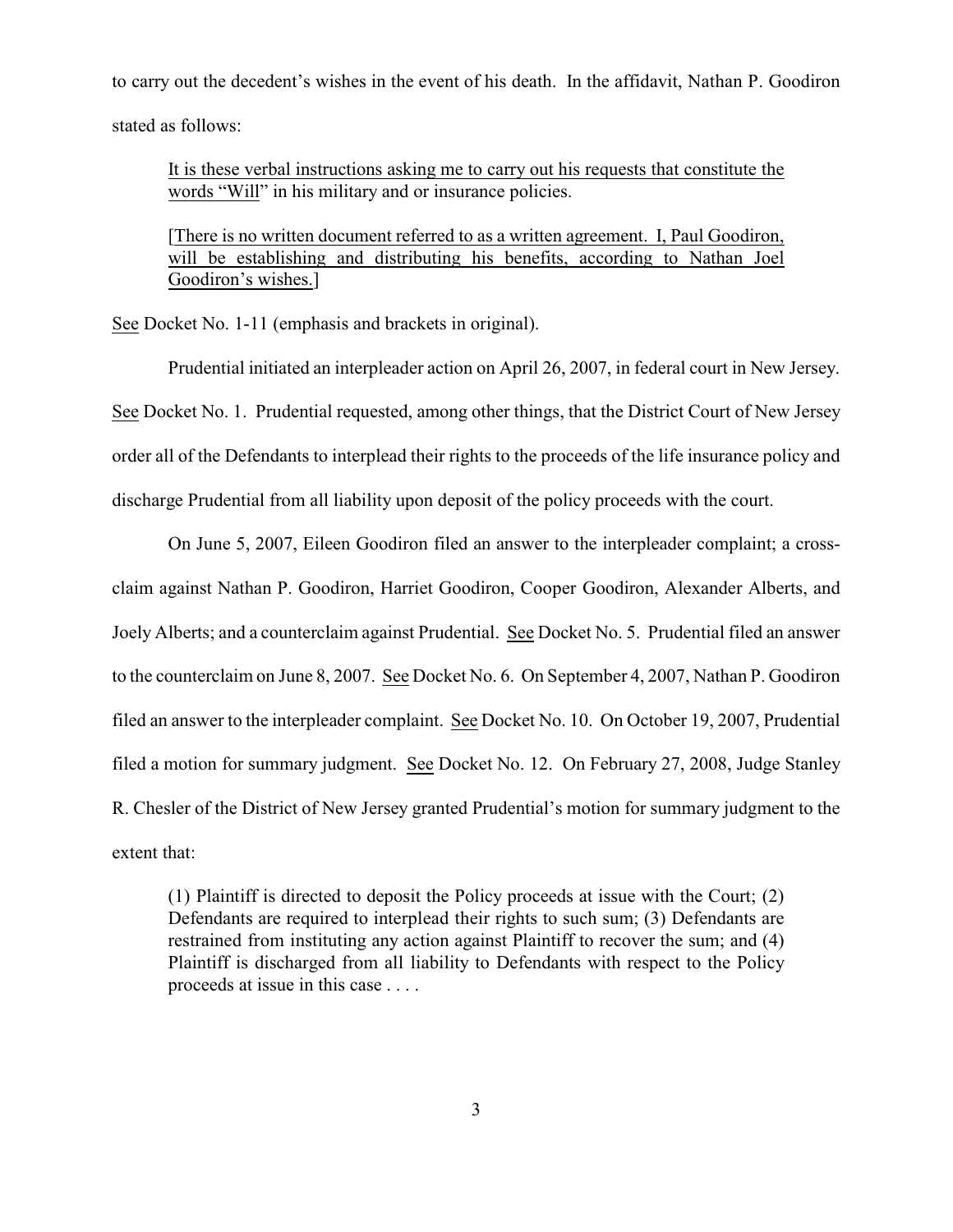See Docket No. 14. The court also ordered that venue be transferred to the District of North Dakota. See Docket No. 14. On March 4, 2008, Prudential deposited the sum of \$419,373.54 with the federal district court in New Jersey. See Docket No. 15.

## **II. STANDARD OF REVIEW**

Eileen Goodiron and Nathan P. Goodiron each filed motions for summary judgment. In Eileen Goodiron's motion, she also moves the Court to dismiss Prudential's interpleader complaint and Nathan P. Goodiron's answer. Rule 12(b)(6) of the Federal Rules of Civil Procedure provides that when matters outside the pleadings are presented, the motion shall be treated as one for summary judgment under Rule 56 of the Federal Rules of Civil Procedure. McAuley v. Fed. Ins. Co., 500 F.3d 784, 787 (8th Cir. 2007). Matters outside the pleadings include any written or oral evidence in support of, or in opposition to, the pleadings that do not only reiterate what is set forth in the pleadings. Eileen Goodiron has presented matters outside the pleadings, including a copy of a marriage license from the State of North Dakota as verification that the decedent and Eileen Goodiron were legally married, a copy of the Report of Casualty from the Department of the Army to verify the death of the decedent, a copy of the decedent's Servicemen's Group Life Insurance Election and Certificate, and a copy of an Order issued by the Fort Berthold District Court declaring that the decedent is not the father of defendant Cooper Goodiron, now known as Cooper Stiffarm. Because Eileen Goodiron has presented matters outside of the pleadings, her motion will be treated as a summary judgment motion.

Summary judgment is appropriate when the evidence, viewed in a light most favorable to the non-moving party, indicates that no genuine issues of material fact exist and that the moving party is entitled to judgment as a matter of law. Davison v. City of Minneapolis, Minn., 490 F.3d 648, 654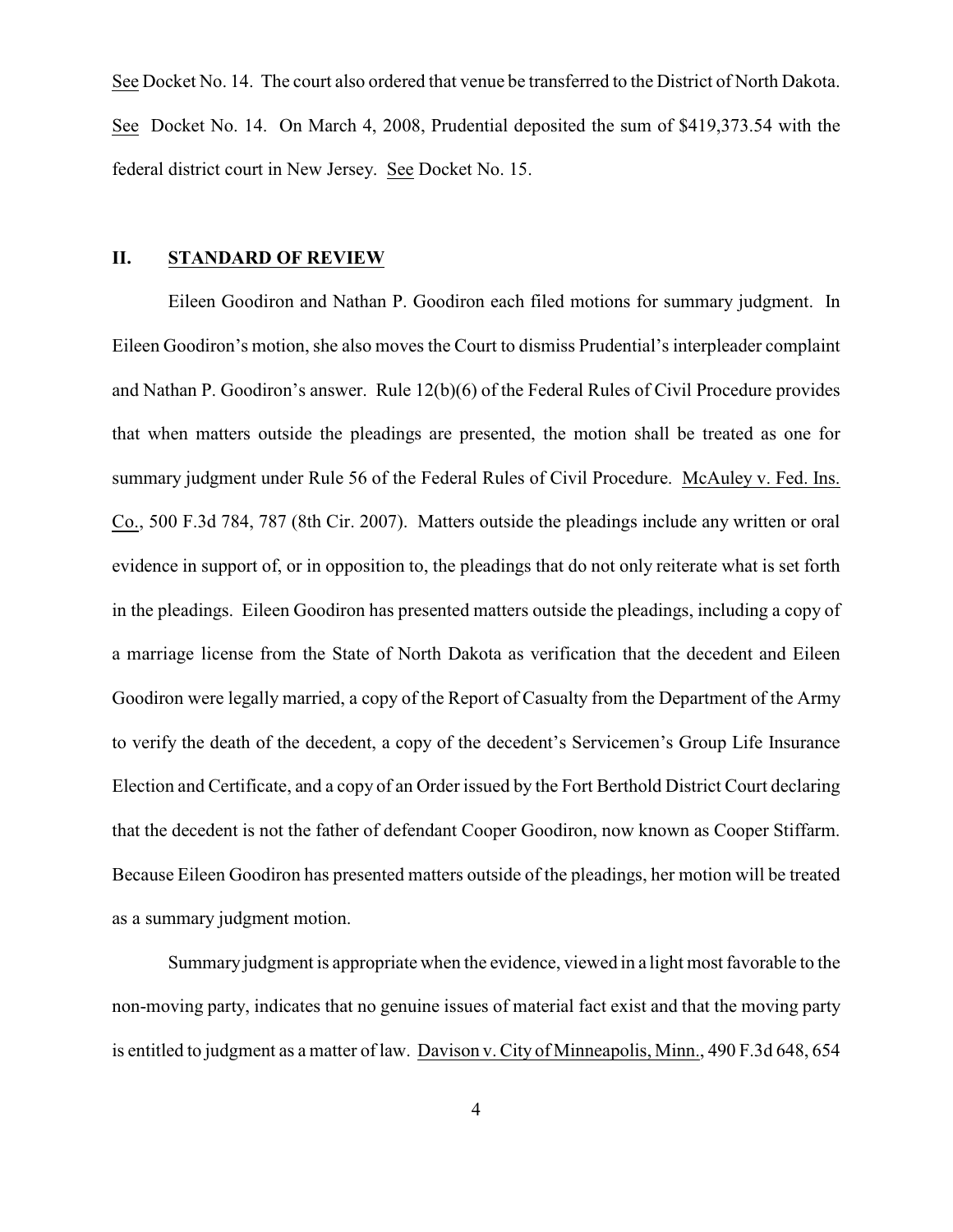(8th Cir. 2007); see Fed. R. Civ. P. 56(c). Summary judgment is not appropriate if there are factual disputes that may affect the outcome of the case under the applicable substantive law. Anderson v. Liberty Lobby, Inc., 477 U.S. 242, 248 (1986). An issue of material fact is genuine if the evidence would allow a reasonable jury to return a verdict for the non-moving party.

The Court must inquire whether the evidence presents a sufficient disagreement to require the submission of the case to a jury or whether the evidence is so one-sided that one party must prevail as a matter of law. Diesel Machinery, Inc. v. B.R. Lee Indus., Inc., 418 F.3d 820, 832 (8th Cir. 2005). The moving party bears the burden of demonstrating an absence of genuine issues of material fact. Simpson v. Des Moines Water Works, 425 F.3d 538, 541 (8th Cir. 2005). The nonmoving party "may not rely merely on allegations or denials in its own pleading; rather, its response must . . . set out specific facts showing a genuine issue for trial." Fed. R. Civ. P. 56(e)(2).

## **III. LEGAL DISCUSSION**

The threshold issue is who is entitled to the life insurance proceeds under the decedent's Servicemembers' Group Life Insurance policy. The order of precedence for payment under the Servicemembers' Group Life Insurance policy is governed by 38 U.S.C. § 1970. The first payee is "the beneficiary or beneficiaries as the member or former member may have designated by a writing received prior to death . . . in the uniformed services if insured under Servicemembers' Group Life Insurance . . . ." 38 U.S.C.  $\&$  1970(a). If there is no such beneficiary, the widow or widower is entitled to the proceeds. Id. The servicemember's designation of the beneficiary must be in writing and received by the Federal Government in order to be effective. See Stribling v. United States, 419 F.2d 1350, 1353 (8th Cir. 1969).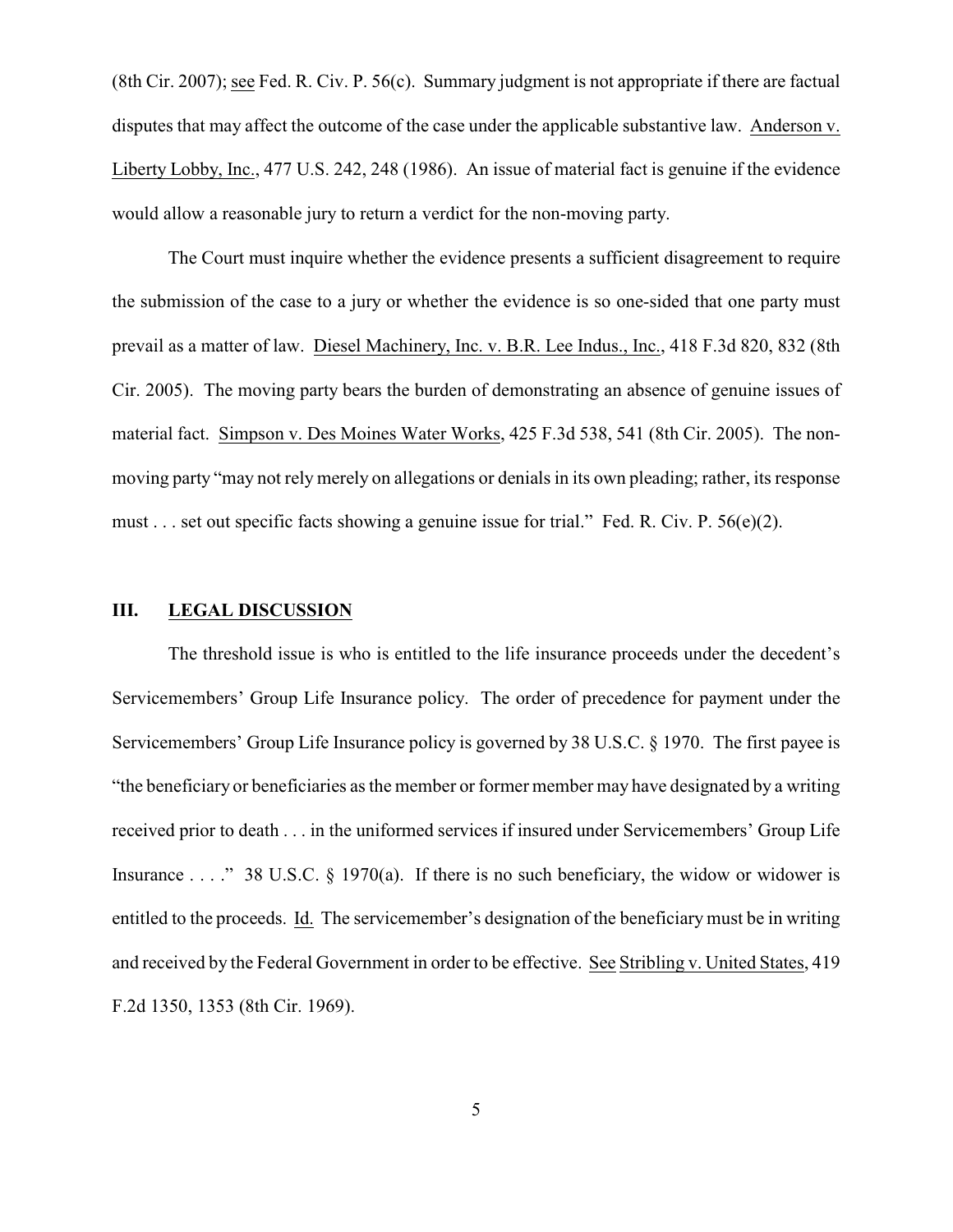The Servicemen's Group Life Insurance Election and Certificate is the only written document that the parties have provided which evidences the decedent's intent as to the designated beneficiaries under the policy. Prior to his death, the decedent executed the Servicemen's Group Life Insurance Election and Certificate in which he designated a principal beneficiary and a contingent beneficiary. The decedent designated the principal beneficiary as "My Trustee Nathan P. Goodiron . . . to Fund a Trust Established for the Benefit of MyChildren Under My Will." Eileen Goodiron was designated as the contingent beneficiary.

It is undisputed that the decedent was not the father of any children born prior to or after his death on November 23, 2006. It is also undisputed that the decedent, Nathan J. Goodiron, died intestate. The parties essentially disagree as to the legal consequence of these undisputed facts. Eileen Goodiron contends that a valid trust was never created because there were no "children" to benefit from the establishment of a trust nor was there a written will left by the decedent. Eileen Goodiron contends that because Nathan P. Goodiron was designated as the principal beneficiary in a representative capacity as trustee rather than in an individual capacity, the principal designation fails because of the invalidity of the trust. Eileen Goodiron argues that the principal beneficiary designation fails because the decedent died without having ever executed a valid written will.

The decedent's father, Nathan P. Goodiron, contends that even though the decedent did not have any biological or adopted children at the time of his death, he is nevertheless entitled to be paid the death benefits under the policy as the principal beneficiary. Nathan P. Goodiron concedes that the decedent had no written will, but he argues that under Native American tradition and custom, a will can be verbal, and the decedent's verbal instructions to him constituted a "will" in which Nathan P. Goodiron was directed to "carry out [the decedent's] wishes" in the event of his death. See Docket Nos. 1-11, and 25, ¶ 6.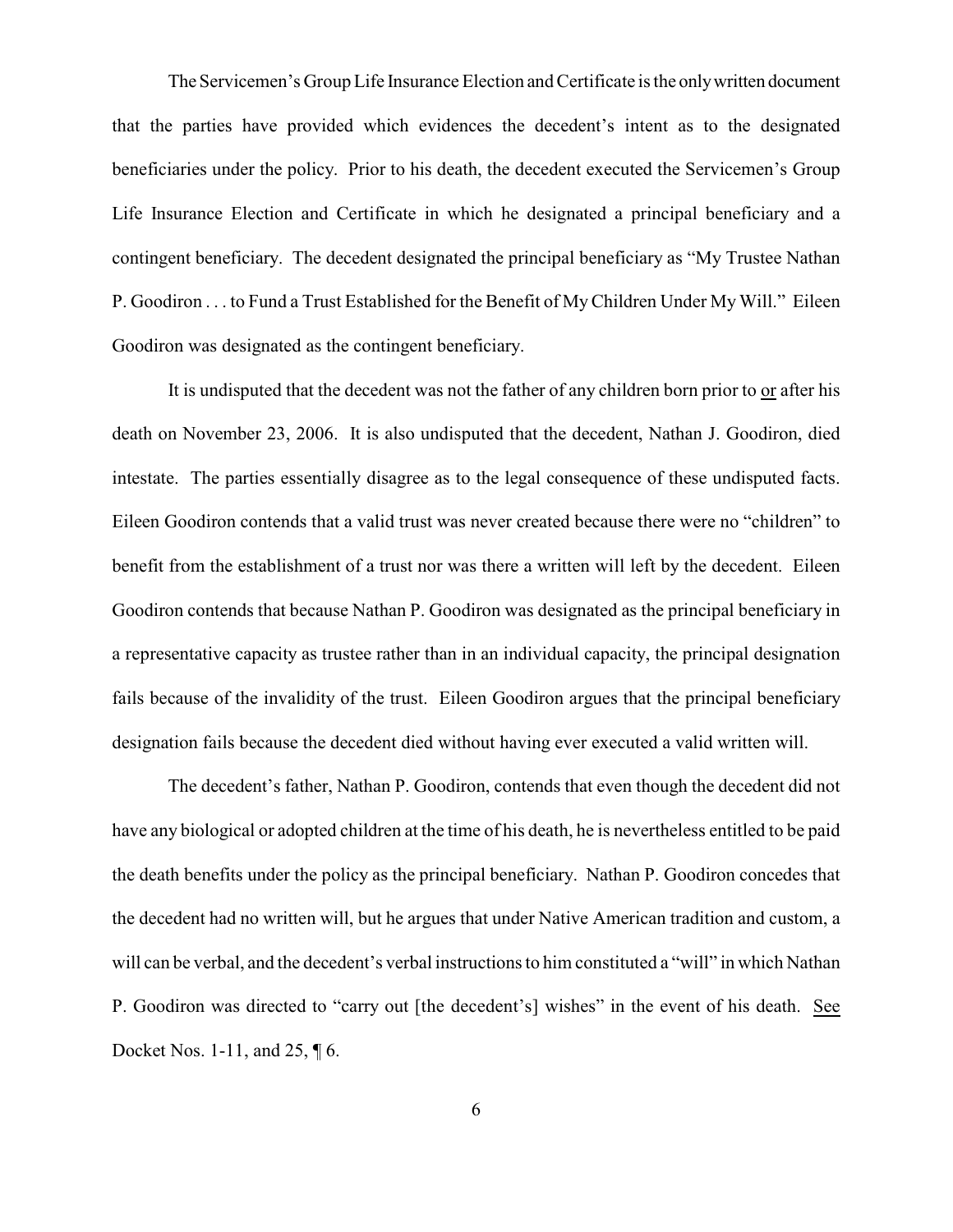#### **A. STATUS OF NATHAN P. GOODIRON**

Nathan P. Goodiron contends that he is entitled to the entire life insurance proceeds in the amount of \$400,000.00 plus interest. Goodiron contends that he was designated as the principal or primary beneficiary under the policy which is evidenced on the Servicemen's Group Life Insurance Election and Certificate. Nathan P. Goodiron argues that the decedent executed a verbal will under Native American custom in which he left the life insurance proceeds and estate to Nathan P. Goodiron for the purpose of carrying out the wishes of the decedent.

#### **1. PRINCIPAL BENEFICIARY**

In the Servicemen's Group Life Insurance Election and Certificate, the decedent identified the primary beneficiary as "My Trustee Nathan P. Goodiron . . . to Fund a Trust Established for the Benefit of My Children Under My Will." The Legislative Assembly of North Dakota has codified the requirements for the creation of a valid trust. See N.D.C.C. § 59-12-02. Section 59-12-02(1) of the North Dakota Century Code provides:

A trust is created only if the settlor has capacity to create a trust, the settlor indicates an intention to create the trust, the trust has a definite beneficiary or is a charitable trust . . . ; the trustee has duties to perform; and the same person is not the sole trustee and sole beneficiary.

A beneficiary is deemed to be "definite" if the beneficiary is ascertainable now or in the future. N.D.C.C. § 59-12-02(2). When construing a beneficiary's interest in a trust, it is necessary to ascertain the settlor's intent. Eckes v. Richland County Soc. Services, 621 N.W.2d 851, 855 (N.D. 2001).

The language used in the Servicemen's Group Life Insurance Election and Certificate indicates an intent on the part of the decedent to create a trust for the benefit of his "children," with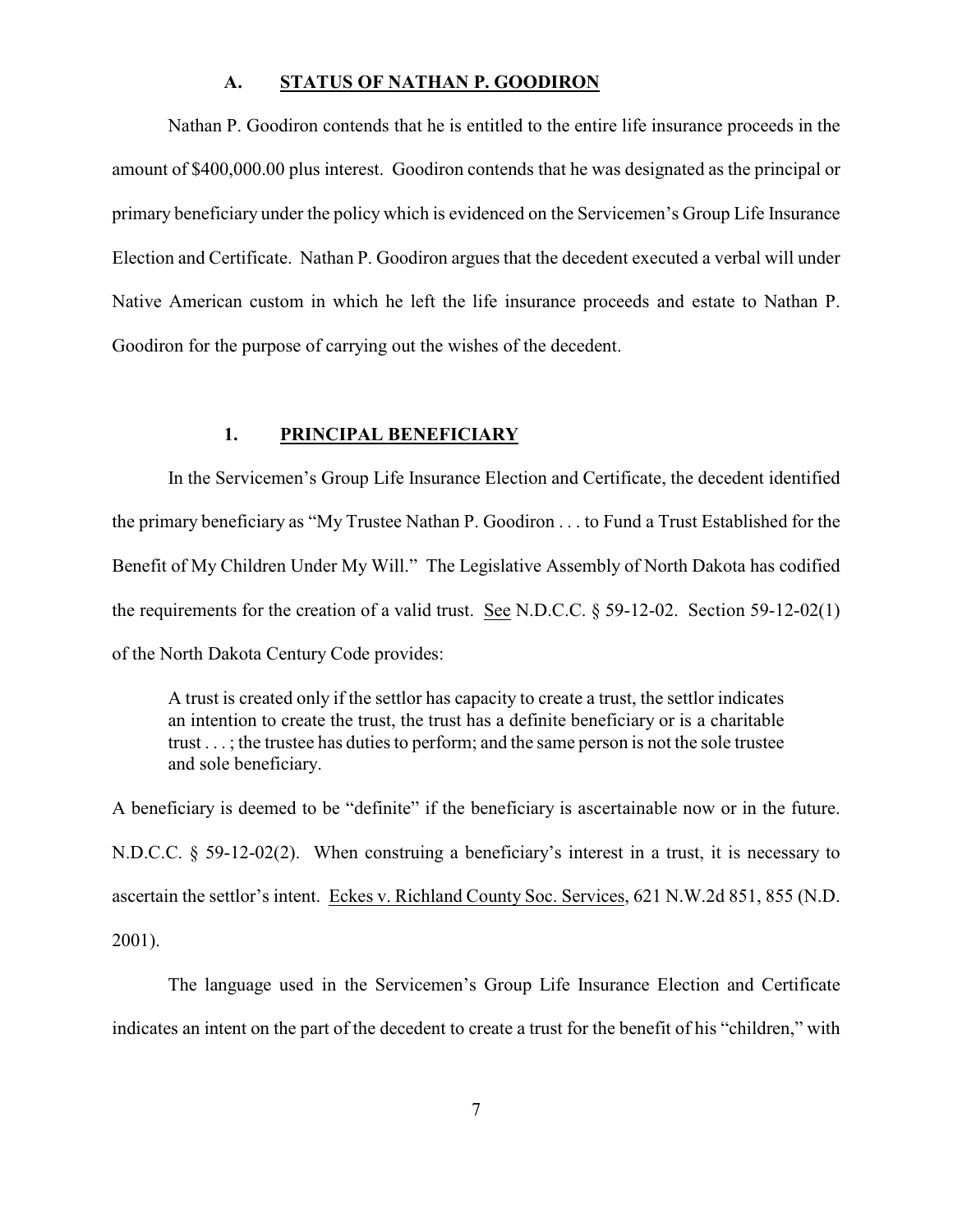Nathan P. Goodiron (the decedent's father) acting in a representative capacity as trustee. It is clear that the intended beneficiaries of the trust were to be the decedent's "children." However, it is undisputed that at the time of his death, the decedent was not the father of any children, either biological or adopted. Eileen Goodiron had two children prior to her marriage to the decedent, but it is undisputed that the decedent (Nathan J. Goodiron) was not the father. A stepchild is not considered a "child" under the terms and definitions of the Servicemembers' Group Life Insurance policy. See 38 U.S.C. § 1965(8). Therefore, the designated beneficiaries of the trust are not ascertainable now or in the future. In addition, such a trust would result in Nathan P. Goodiron being the sole trustee and the sole beneficiary. Under North Dakota law, the trust is legally ineffective and invalid, and Nathan P. Goodiron's status as trustee fails as a matter of law.

The status of Nathan P. Goodiron as trustee has a direct impact on his designation as the principal beneficiary under the policy. The decedent identified the primary beneficiary as "My Trustee Nathan P. Goodiron . . . to Fund a Trust Established for the Benefit of My Children Under My Will." This language specifically designated Nathan P. Goodiron as the principal beneficiary of the life insurance policy in a representative capacity as trustee. The fact that Nathan J. Goodiron died intestate (without a will) and that he died with no children renders the beneficiary designation legally ineffective. There are no children that would benefit from the establishment of a trust under the circumstances. The purpose for which the decedent, Nathan J. Goodiron, sought to establish a trust can never be achieved. Because Nathan P. Goodiron's status as the sole trustee and sole beneficiary fails as a matter of law, his designation as the principal beneficiary under the Servicemembers' Group Life Insurance policy also fails.

## **2. VERBAL WILL**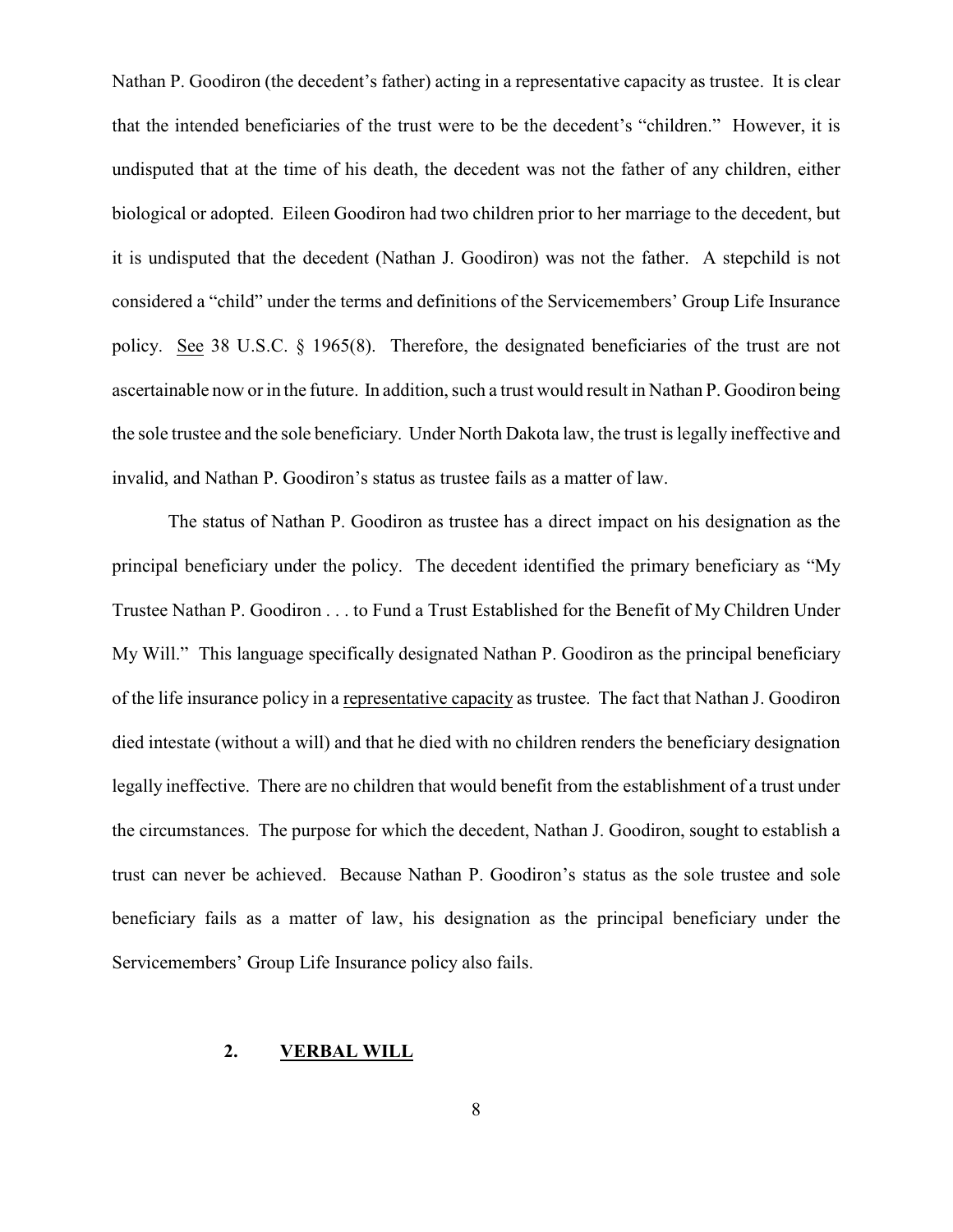Nathan P. Goodiron also contends that the decedent verbally instructed him as to how the decedent wanted the life insurance proceeds distributed in the event of his untimely death. Nathan P. Goodiron contends that Native American tradition and custom recognizes verbal agreements and that verbal agreements or instructions are "wills" which are binding in a court of law.

It is well-established under North Dakota law that a will must be in writing. See N.D.C.C. § 30.1-08-02. North Dakota has not recognized an exception to this general rule. However, the Court is not required to determine the validity of the "will" because it is clear from the record that the decedent provided instructions to Nathan P. Goodiron in the context of Goodiron acting in the capacity of a trustee – to fund a trust for the benefit of the decedent's children under the will. As previously noted, the trust is legally ineffective and invalid as a matter of law. When the decedent died with no biological or adopted children, the purpose of establishing a trust could never be achieved and the validity of any verbal instructions or the existence of a legal "will" is of no relevance or legal significance.

#### **B. STATUS OF EILEEN GOODIRON**

Eileen Goodiron contends that she is entitled to the proceeds of the decedent's life insurance policy as the contingent beneficiary. 38 U.S.C. § 1970(a) specifically provides that Servicemembers' Group Life Insurance proceeds shall be distributed to the beneficiary or beneficiaries of the policy, and if no such beneficiary exists, then to the widow or widower. It is undisputed that Eileen Goodiron is the surviving spouse who was married to the decedent at the time of his death on November 23, 2006.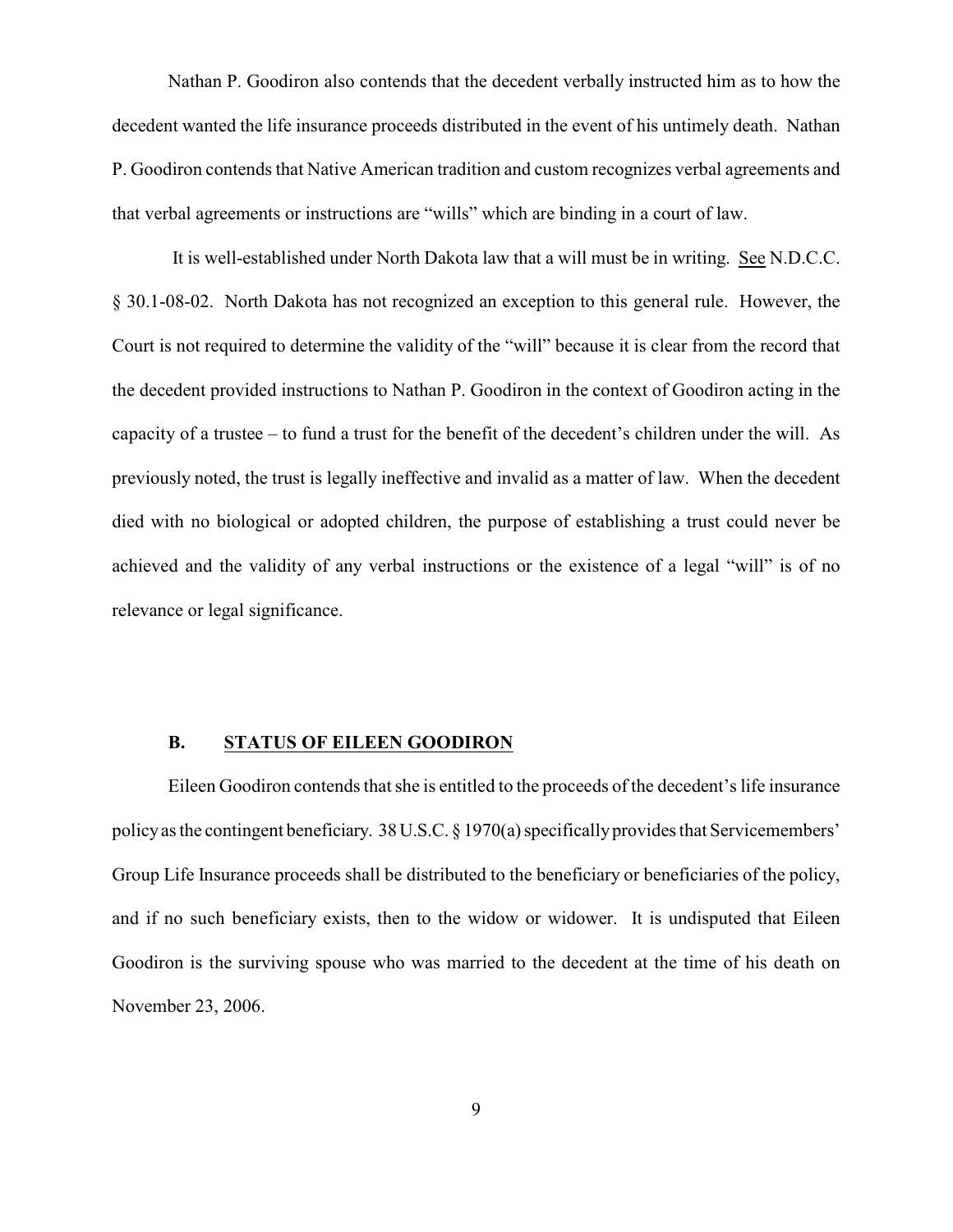The Court has determined that Nathan P. Goodiron's status as the trustee and principal beneficiary fails because the decedent died intestate without any children. The only contingent beneficiary identified on the Servicemen's Group Life Insurance Election and Certificate is Eileen Goodiron. The Court, as a matter of law, finds that Eileen Goodiron, as the sole contingent beneficiary and widow, is entitled to the decedent's Servicemembers' Group Life Insurance proceeds and death benefits pursuant to 38 U.S.C. § 1970(a). There are no genuine issue of material fact in dispute. Eileen Goodiron is the sole contingent beneficiary who is lawfully entitled to the entire sum of the death benefits and life insurance proceeds at issue which have previously been deposited by Prudential Life Insurance Company with the federal district court in New Jersey.

# **IV. CONCLUSION**

The Court finds that there are no genuine issues of material fact in dispute. The Court further finds, as a matter of law, that the primary designation of a beneficiary in this case is legally void because the decedent, Nathan J. Goodiron, died without a written will and without any biological or adopted children. The evidence is clear and undisputed that Eileen Goodiron, as the designated contingent beneficiary under the decedent's Servicemen's Group Life Insurance Election and Certificate, is entitled to and shall be awarded all death benefits and life insurance proceeds currently held in escrow in the federal district court in New Jersey, together with any accrued interest. Eileen